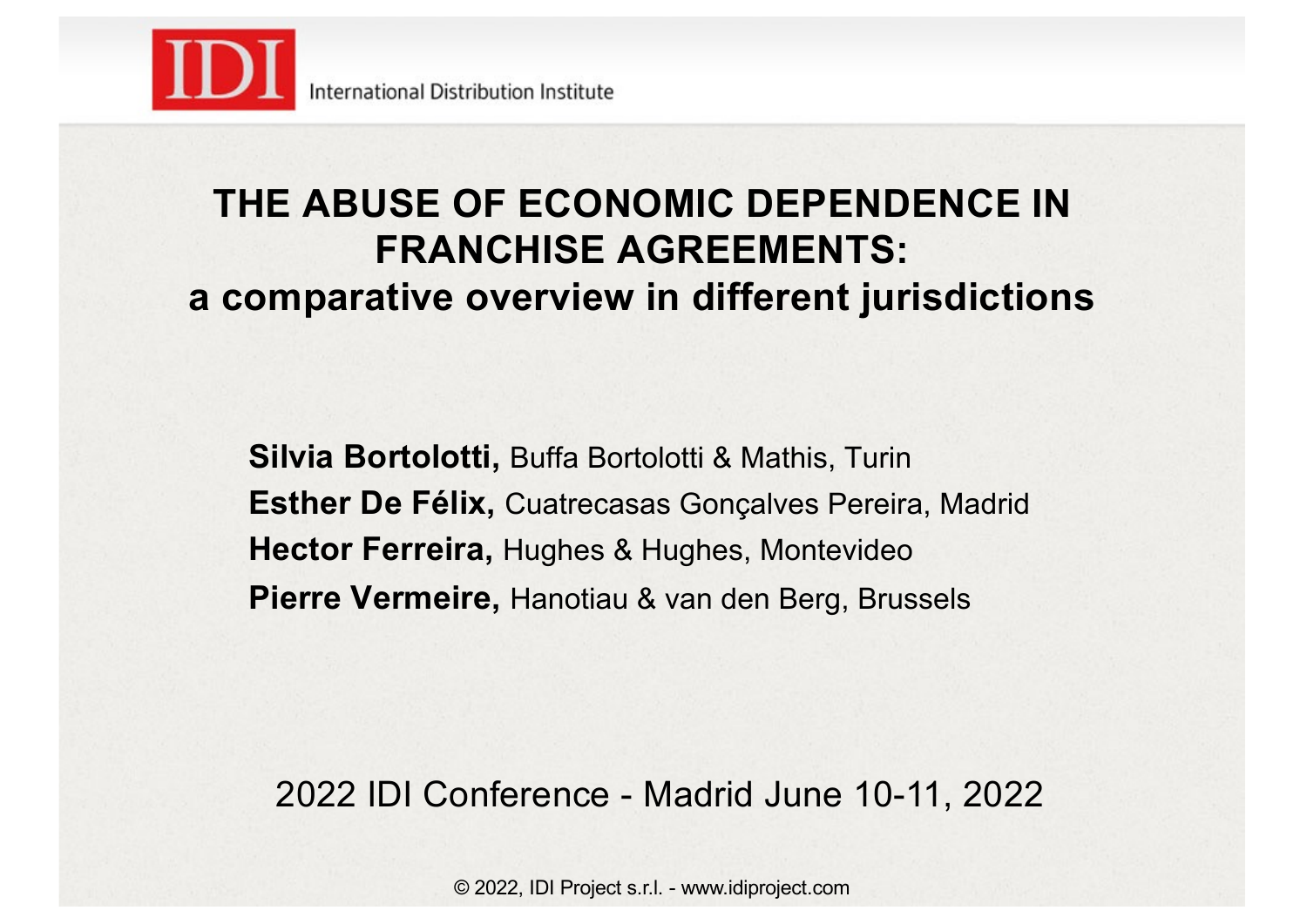

# **SOURCE OF LAW**

**Italy:** Article 9 of Law n. 192 of 18/6/1998

**Spain:** Article 16.2 and 3 of Spanish Unfair Competition Law no. 3/1991

**Uruguay:** Section 6 of Act 18.159 of 30/07/2007

**Belgium:** Article IV.2/1 of the Belgian Code of Economic Law (BCEL)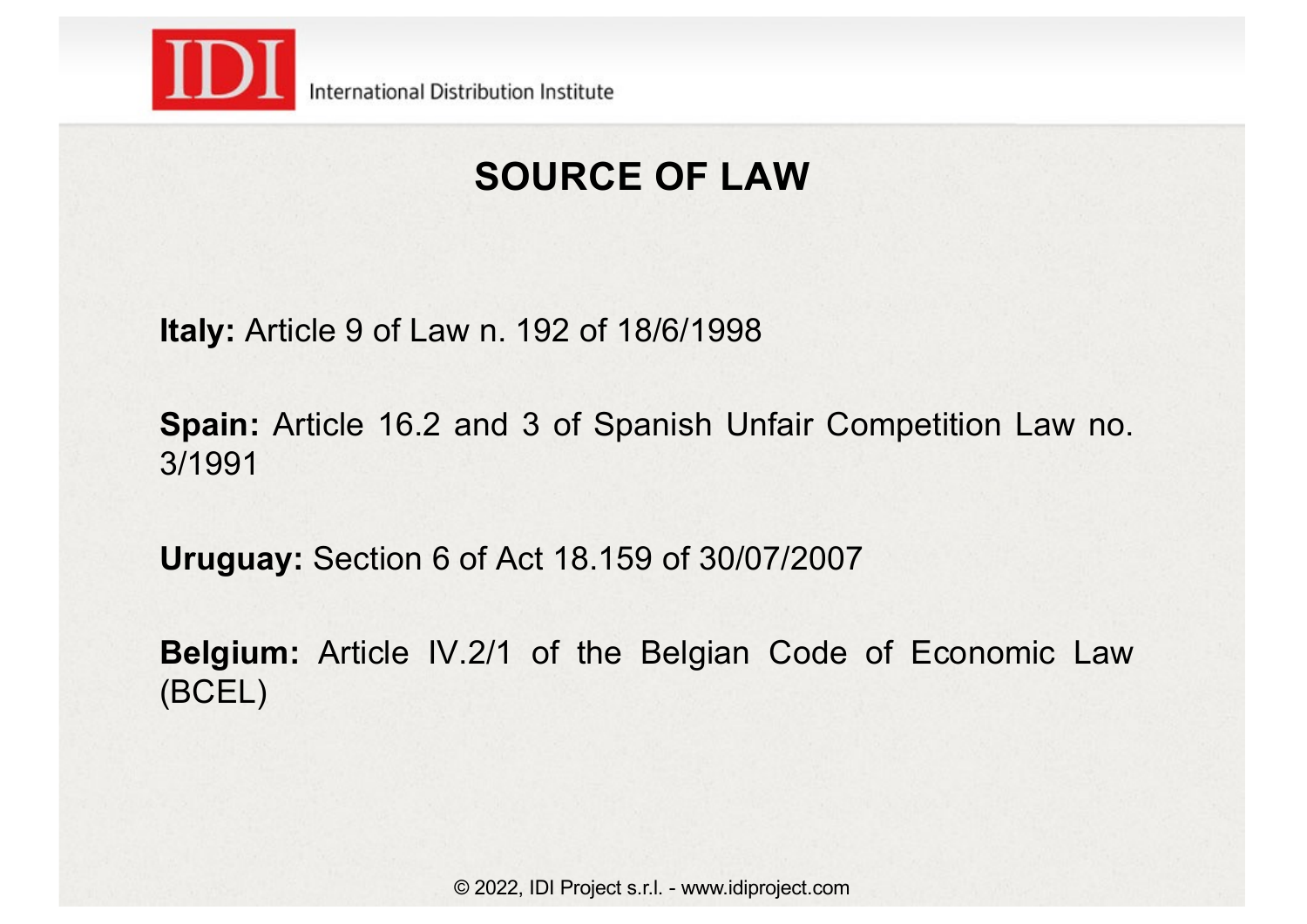

## **NOTION OF ECONOMIC DEPENDENCE AND ABUSE**

#### **ITALY**

«(..) A situation in which an undertaking is able to cause, in its commercial relations with another undertaking, an **excessive** imbalance of rights and obligations.

Economic dependence shall also be assessed taking into account the real possibility for the party subject to abuse, to find satisfactory alternatives on the market.»

«**Abuse** may [also] consist in a refusal to sell or a refusal to buy, the imposition of unjustifiably onerous or discriminatory contractual conditions, or the arbitrary interruption of existing commercial relations.»

Article 9, Law 192/1998 Interpretation by case-law v. Italian Antitrust Authority

© 2022, IDI Project s.r.l. - www.idiproject.com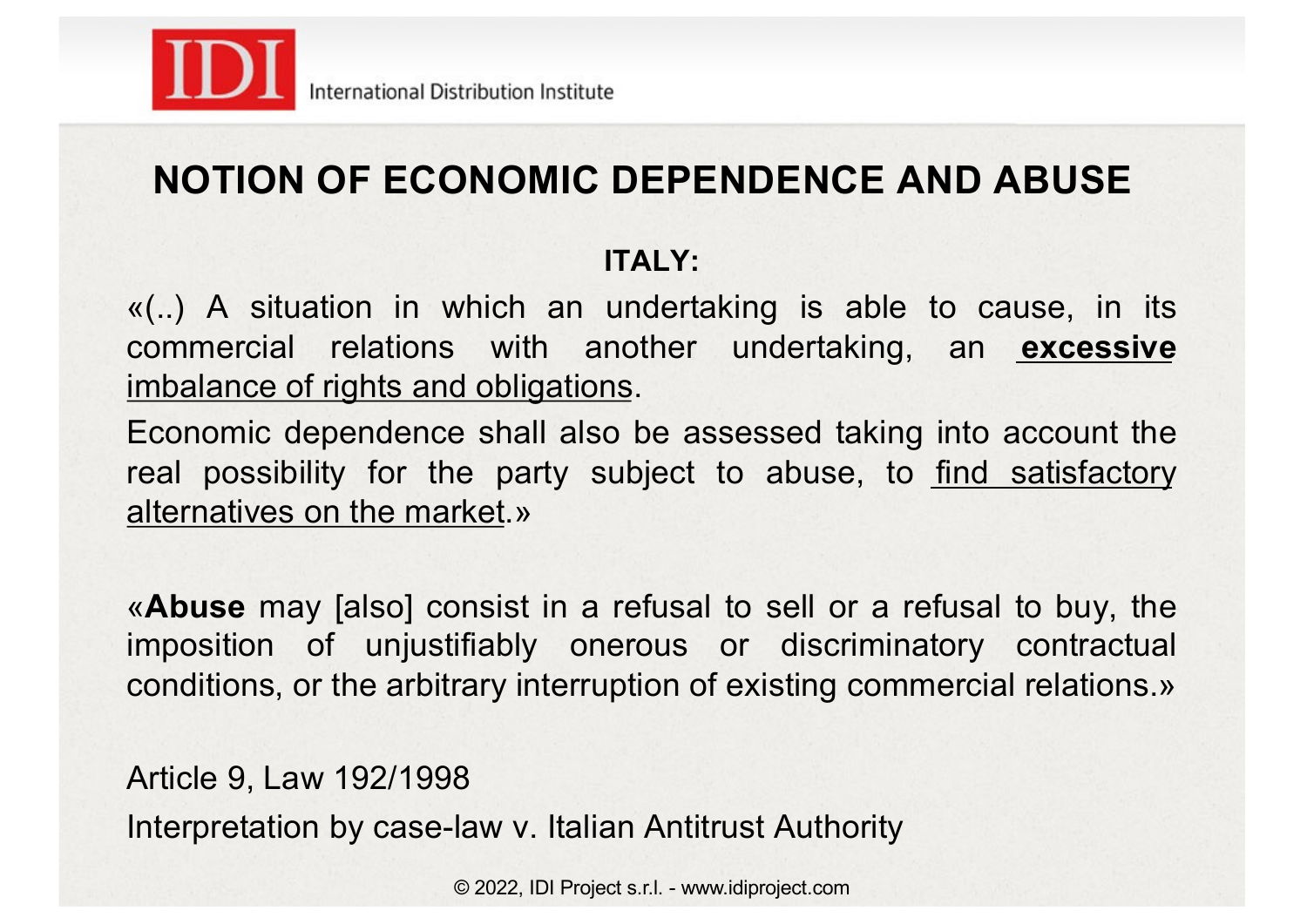

### **NOTION OF ECONOMIC DEPENDENCE and ABUSE**

#### **SPAIN**

«It is considered unfair for a company to exploit the situation of economic dependence in which its customers or suppliers may find themselves if they do not have an equivalent alternative for the exercise of their activity. This situation shall be presumed when a supplier, in addition to the usual discounts or conditions, must grant its customer on a regular basis other additional advantages that are not granted to similar buyers»

Article 16.2 of the Spanish Unfair Competition Law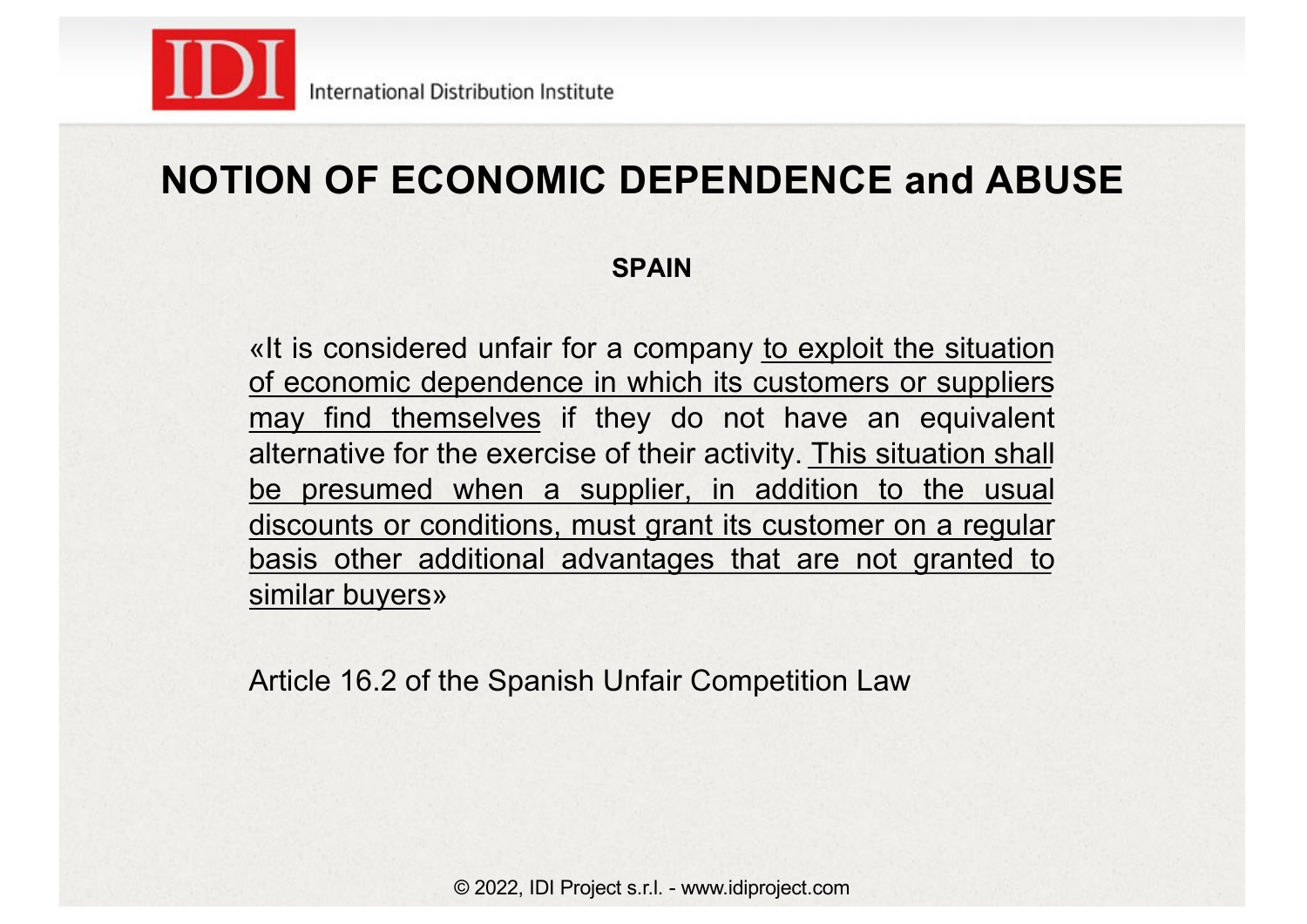

# **THE ABUSE**

#### **SPAIN**

«The following shall also be considered unfair:

(a) The termination, even partially, of an established commercial relationship without at least six months' prior written and precise notice, unless it is due to serious breaches of the agreed conditions or in case of force majeure.

b) Obtaining, under threat of termination of commercial relations, prices, payment conditions, sales modalities, payment of additional charges and other conditions of commercial cooperation not included in the agreed supply contract»

Article 16.3 of the Spanish Unfair Competition Law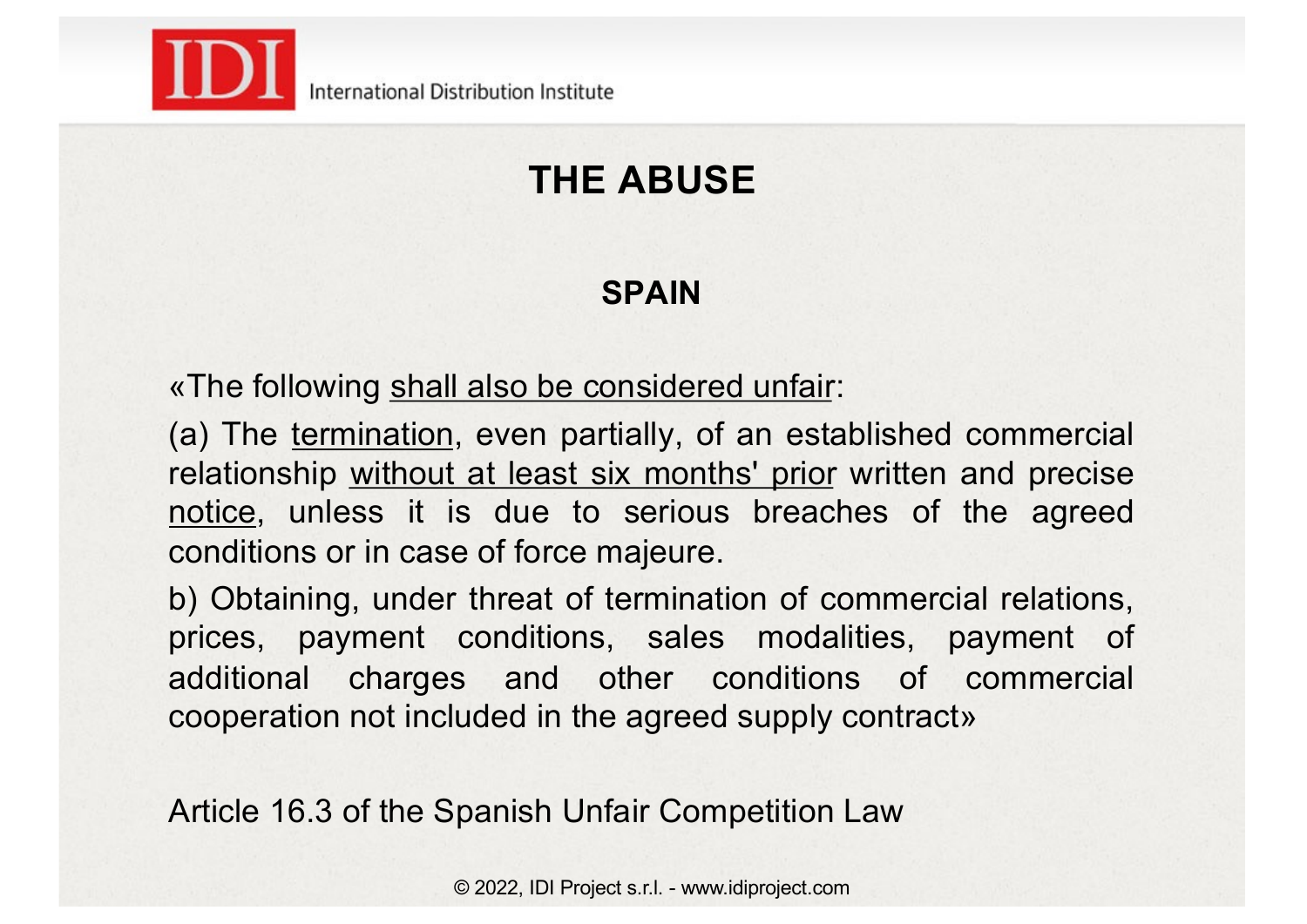

## **NOTION OF ECONOMIC DEPENDENCE**

#### **URUGUAY**

- Economic Dependence is not illegal itself; however an abuse would be considered against Uruguayan Antitrust Rules
- According to Uruguayan Act economic dependence exists when an undertaking acts in an illegal way by targeting advantages or causing damages to another undertaking which would not be possible without economic dependence.
- Courts have directly applied general principles of contract law to unbalanced contractual relations between parties.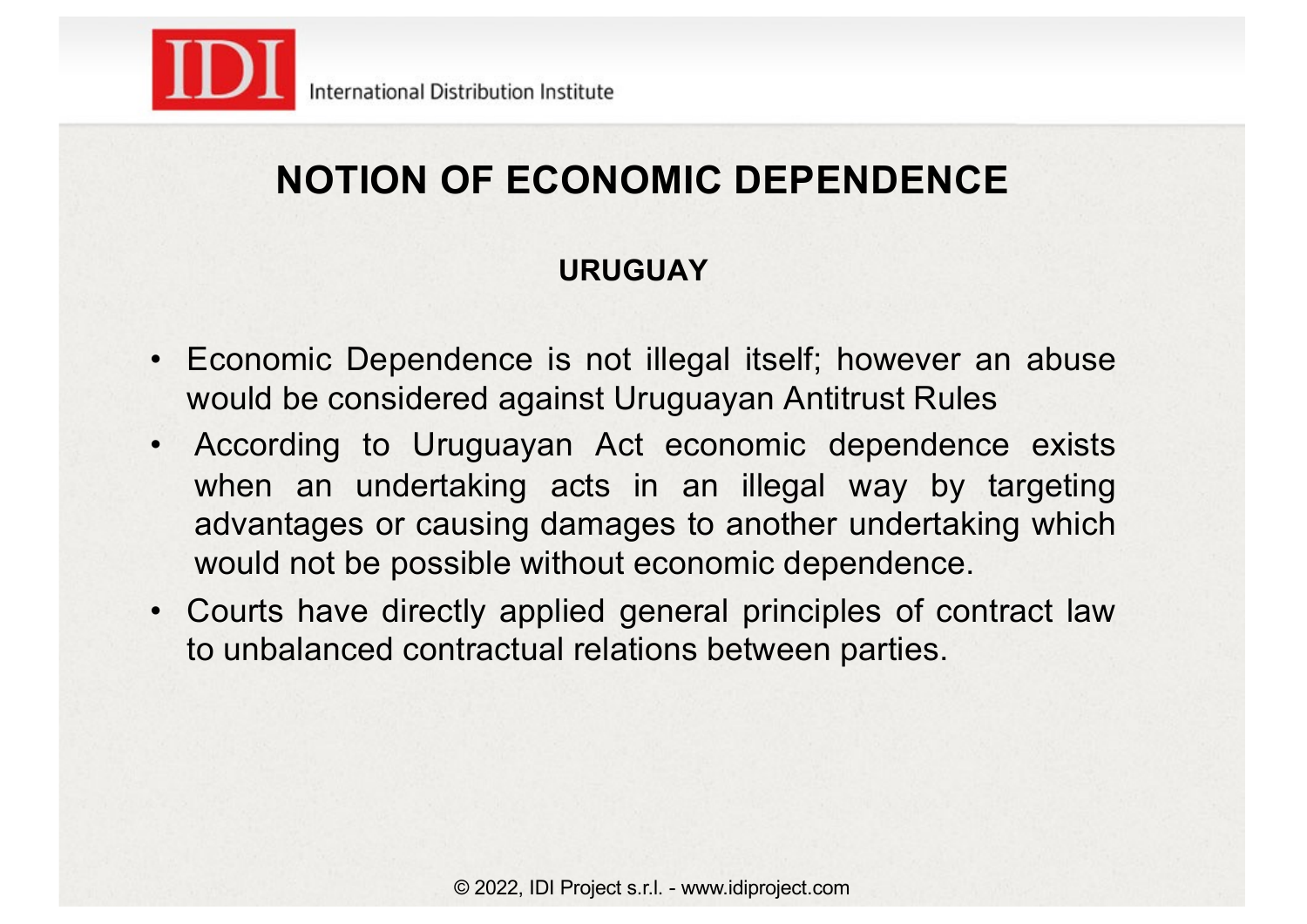

# **THE ABUSE**

#### **URUGUAY**

- Abuse can consist in changing certain conditions of the contract, asking for investments without complying with the good faith principle, unequal treatment of franchisees that are part of a franchising network, among others.
- Contracts of collaboration between independent parties and, in principle, it is considered that parties freely sign a Franchise Agreement.
- However, there have been situations in which local Courts have gone deeply inside the contract by applying general principles and doctrines of contractual law in order to identify abuses in the exercise of rights.
- Taking advantage of a situation of "superiority"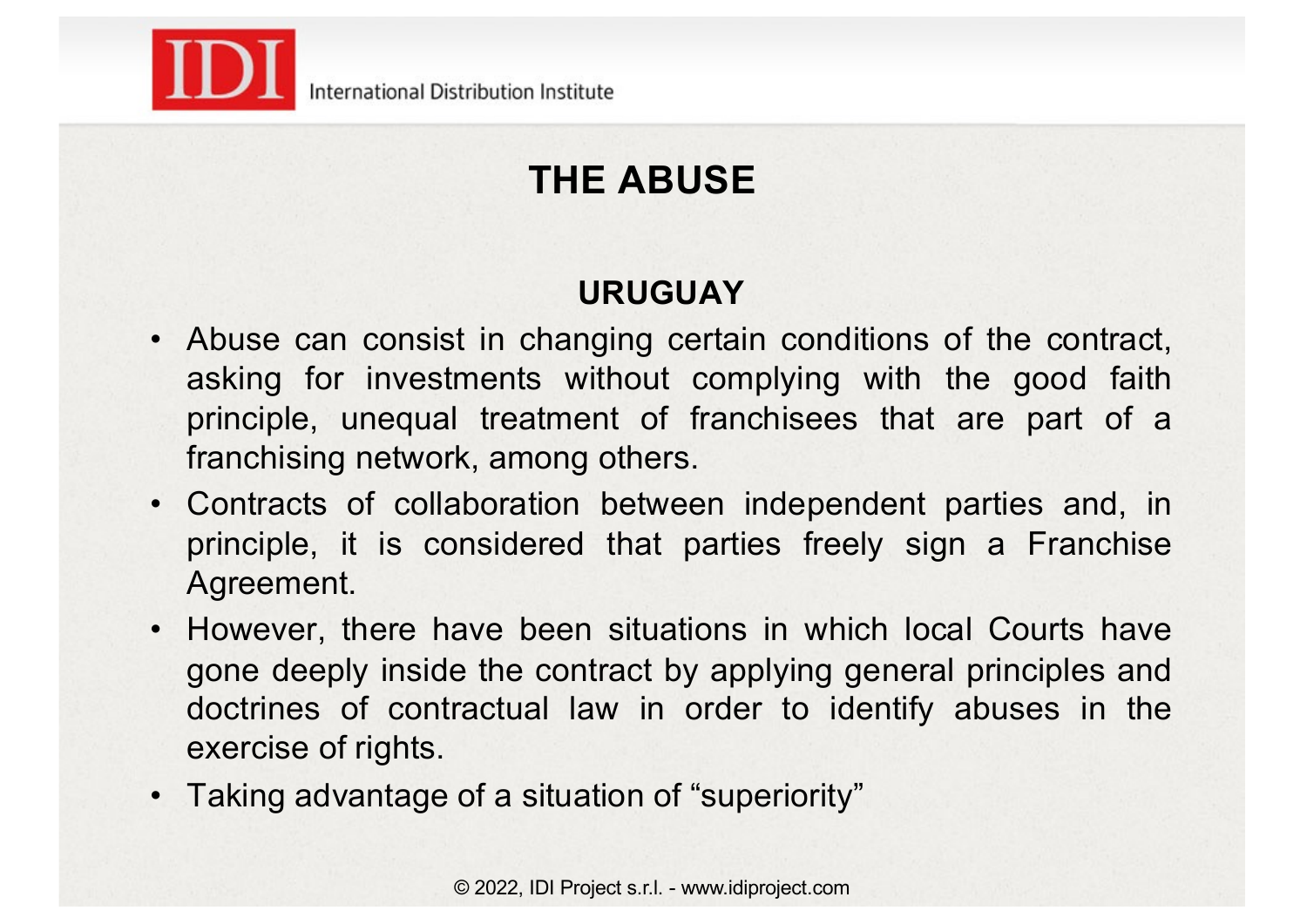

### **NOTION OF ECONOMIC DEPENDENCE**

#### **BELGIUM**

«The position of subordination of an undertaking in relation to one or more undertakings, characterised by the absence of reasonably equivalent alternatives available within a reasonable period of time, on reasonable terms and at reasonable costs, allowing it or each of them to impose services or conditions that could not be obtained under normal market circumstances » (Article I.6, 17 of BCEL)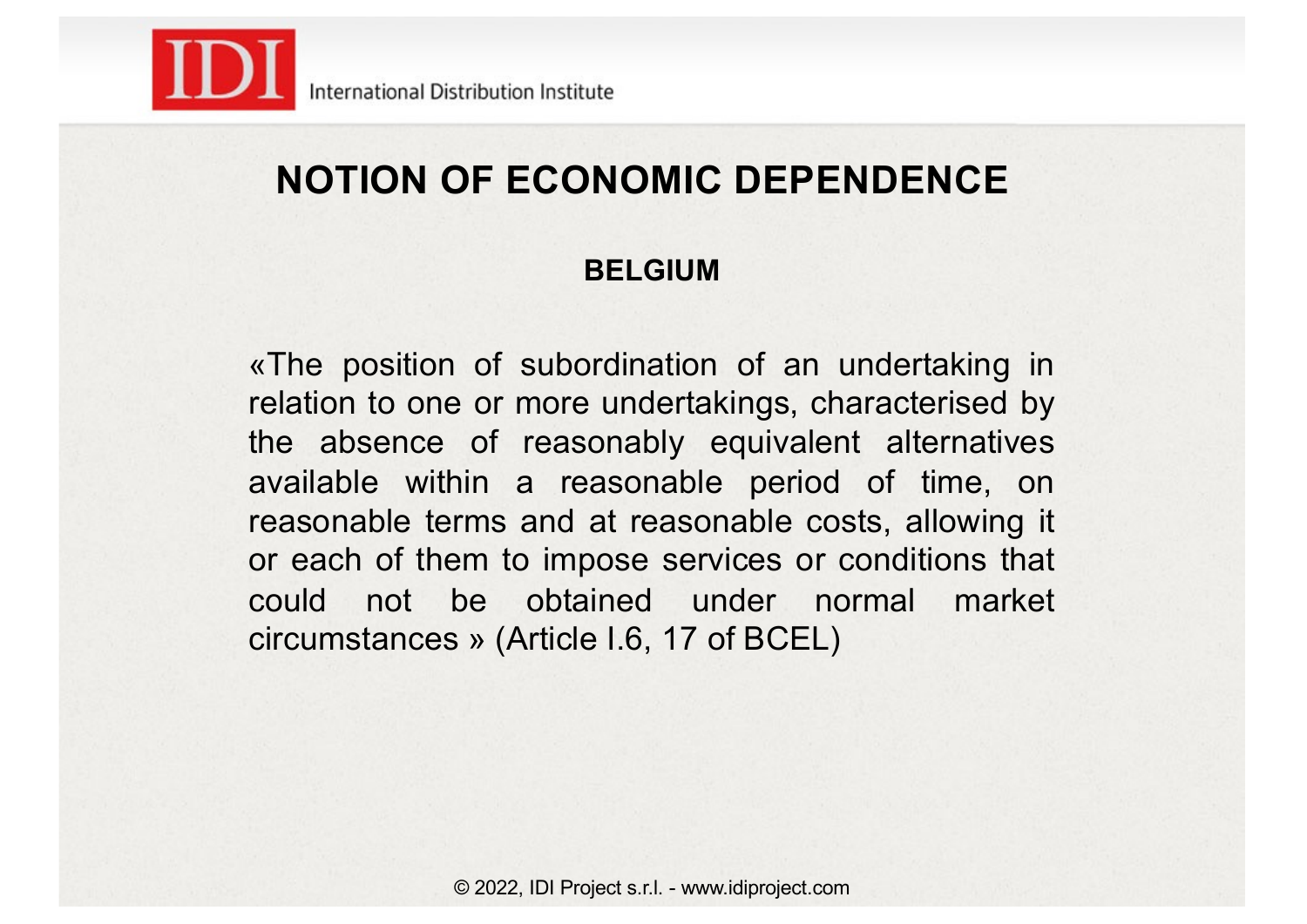

# **THE ABUSE**

#### **BELGIUM**

The following may be considered abusive practices :

- refusing a sale, a purchase or other transaction terms;
- directly or indirectly imposing unfair purchase or sales prices or other unfair contract terms;
- limiting production, markets or technical development to the detriment of users;
- applying dissimilar conditions to equivalent obligations towards economic partners, thereby putting them at a disadvantage in competition;
- making the conclusion of contracts dependent on the acceptance by the economic partners of additional obligations that, by their nature or according to commercial usage, have no connection with the subject matter of such contracts.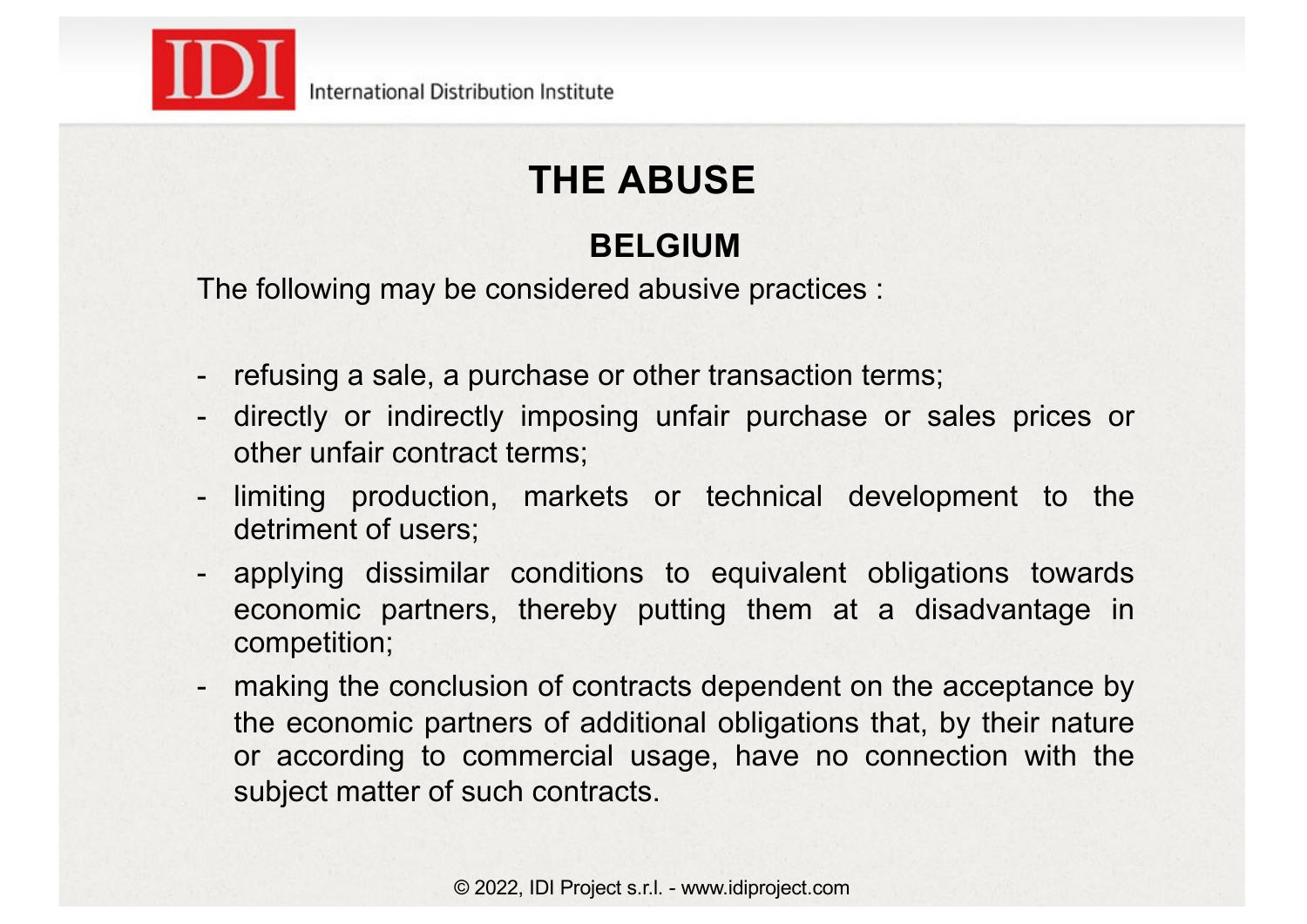

#### **ITALY:**

- «The pact through which the abuse of economic dependence is carried out shall be null and void»
- Possible damages granted by ordinary courts
- The antitrust authority can impose sanctions up to 10% of the turnover of the companies involved, based on their last financial statements

Article 9, Law 192/1998 The position of the Italian Antitrust Authority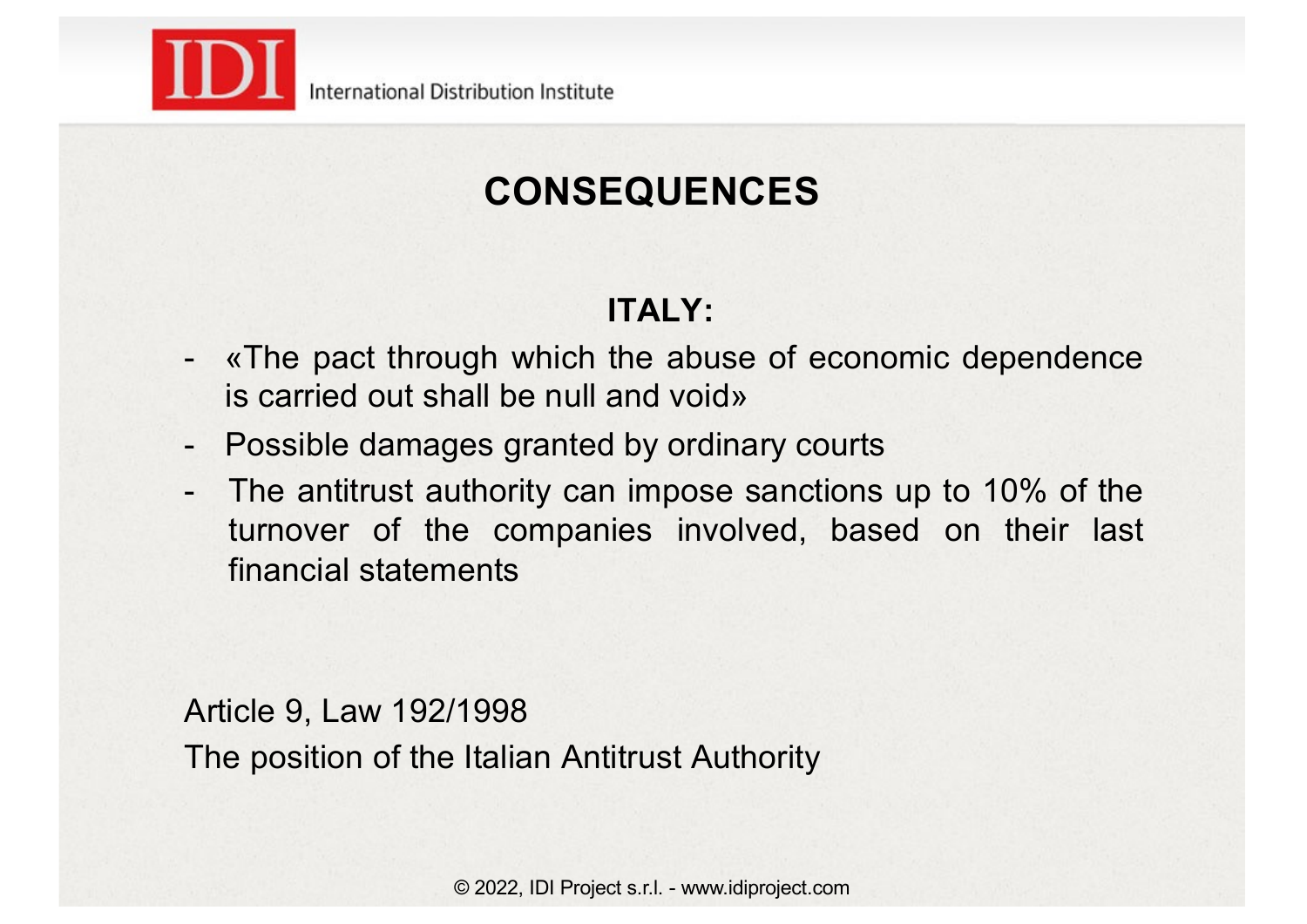

#### **SPAIN**

- Declaration that the conduct constitutes an unfair competion act.
- Cessation/prohibition of the conduct.
- Removal of the effects produced by the disloyal conduct.
- Compensation of damages (if willful misconduct or negligence).
- Unfair enrichment (when the unfair conduct harms a legal position protected by a right of exclusivity or another with a similar economic content).
- No consequences at competion law level.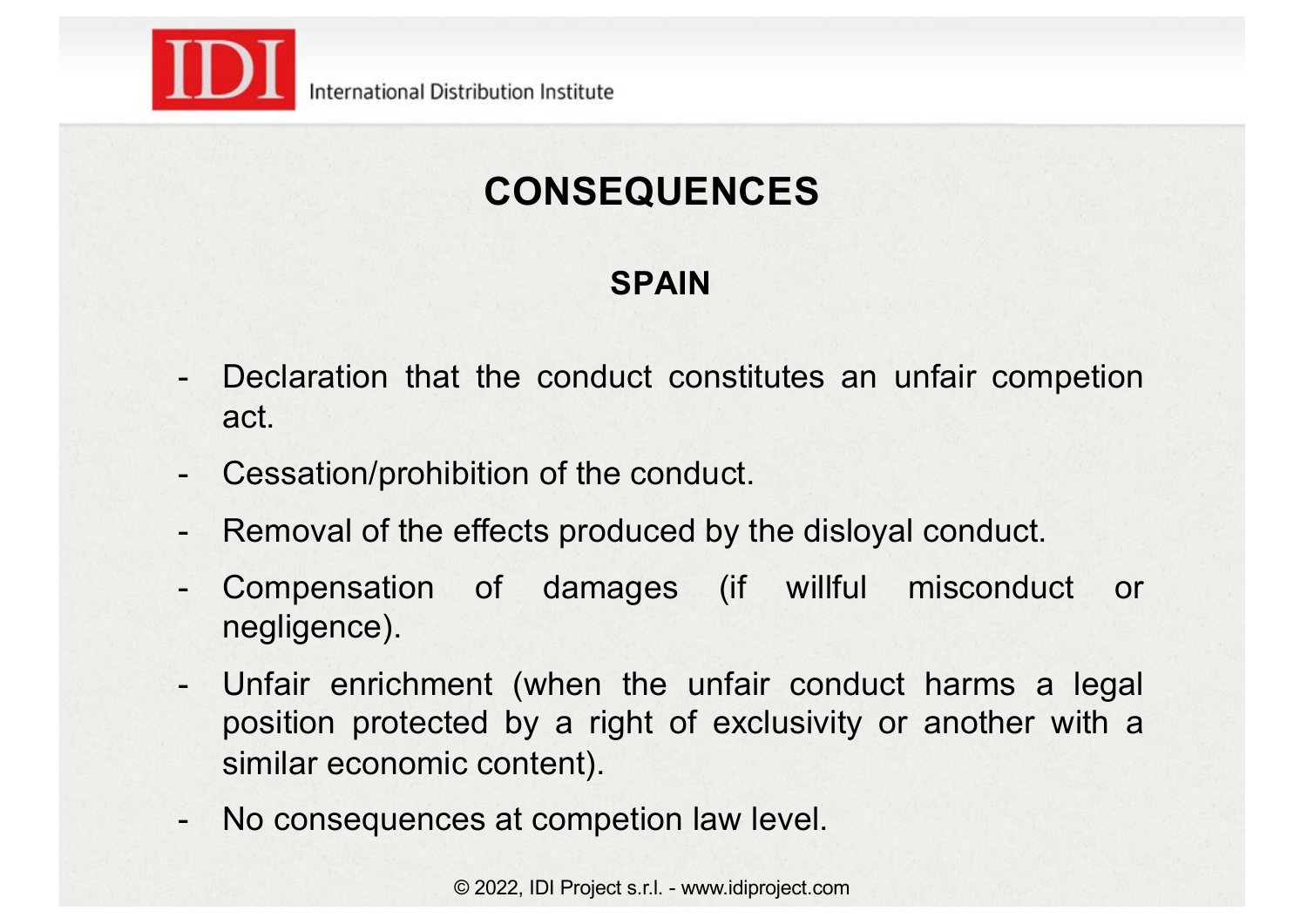

### **URUGUAY**

- Clauses that allow the abuse of economic dependence can be considered overridden by general principles in contradiction with them. Consequently, Courts would apply them directly.
- Termination of contracts since franchisor may terminate the contract due to franchisee is not amenable to accept these new conditions. Courts can grant damages to franchisee.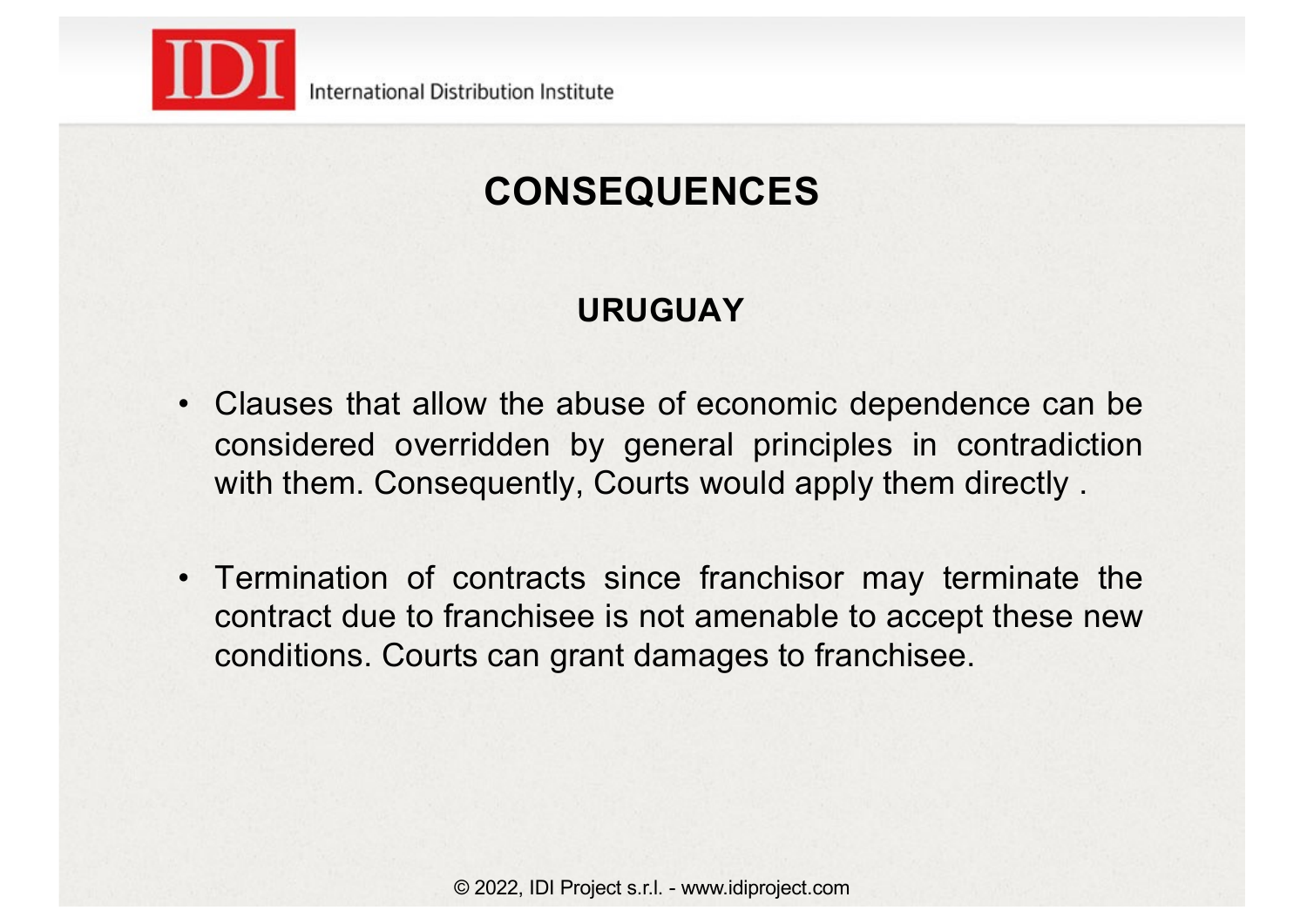

#### **BELGIUM**

The rules may be enforced by the commercial courts and by the Belgian Competition Authority.

Commercial courts may declare contracts or clauses null and void or grant compensation for damages suffered as a result of the abusive practices.

The Belgian Competition Authority may also impose fines up to 2 % of the consolidated annual turnover of the company.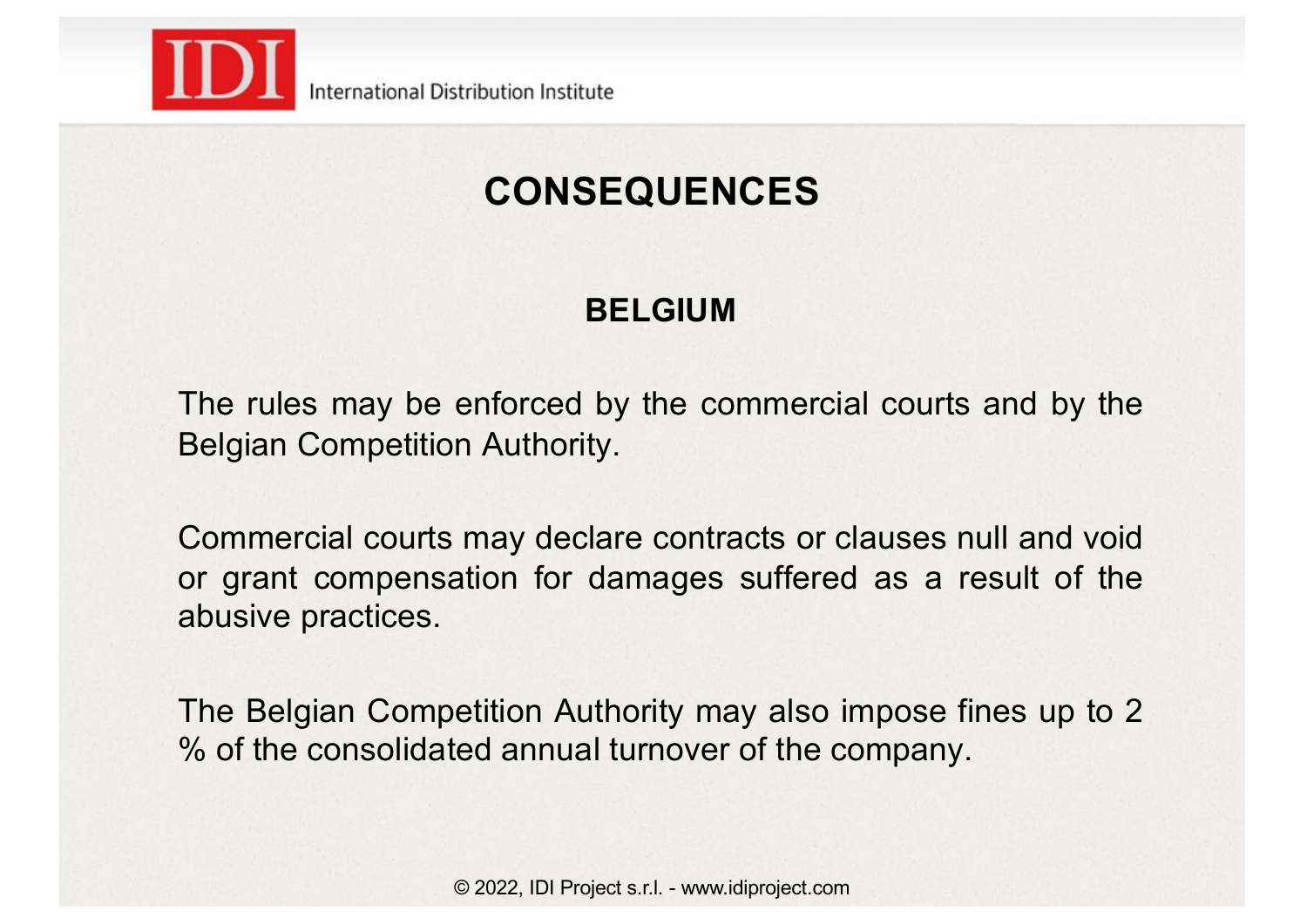

#### **ITALY**

Important decision of the Supreme Court (not on franchising): Cass. 21/01/2020, No. 1184

Recent decisions on franchise agreements which did not find abuse of economic dependence:

Trib. Milano, 12/07/2021, n. 6058 Trib. Vicenza, 20/05/2019 App. Roma, 14/09/2020, No. 4226 Trib. Catania, 30/04/2019 App. Milano 10/03/2020, no. 749 Trib. Bolzano 11/04/2019, No. 370 Trib. Treviso, 14/08/2019 App. Roma, 01/03/2018, No. 133 Trib. Milano, 03/07/2019 Trib. Genova 05/01/2018, No. 20

Trib. Milano, 10/3/2020 no. 2080 Trib. Milano, 10/10/2018 No. 10116 Trib. Roma, 09/08/2019, No. 16265 Trib. Reggio Emilia, 17/01/2018, No. 39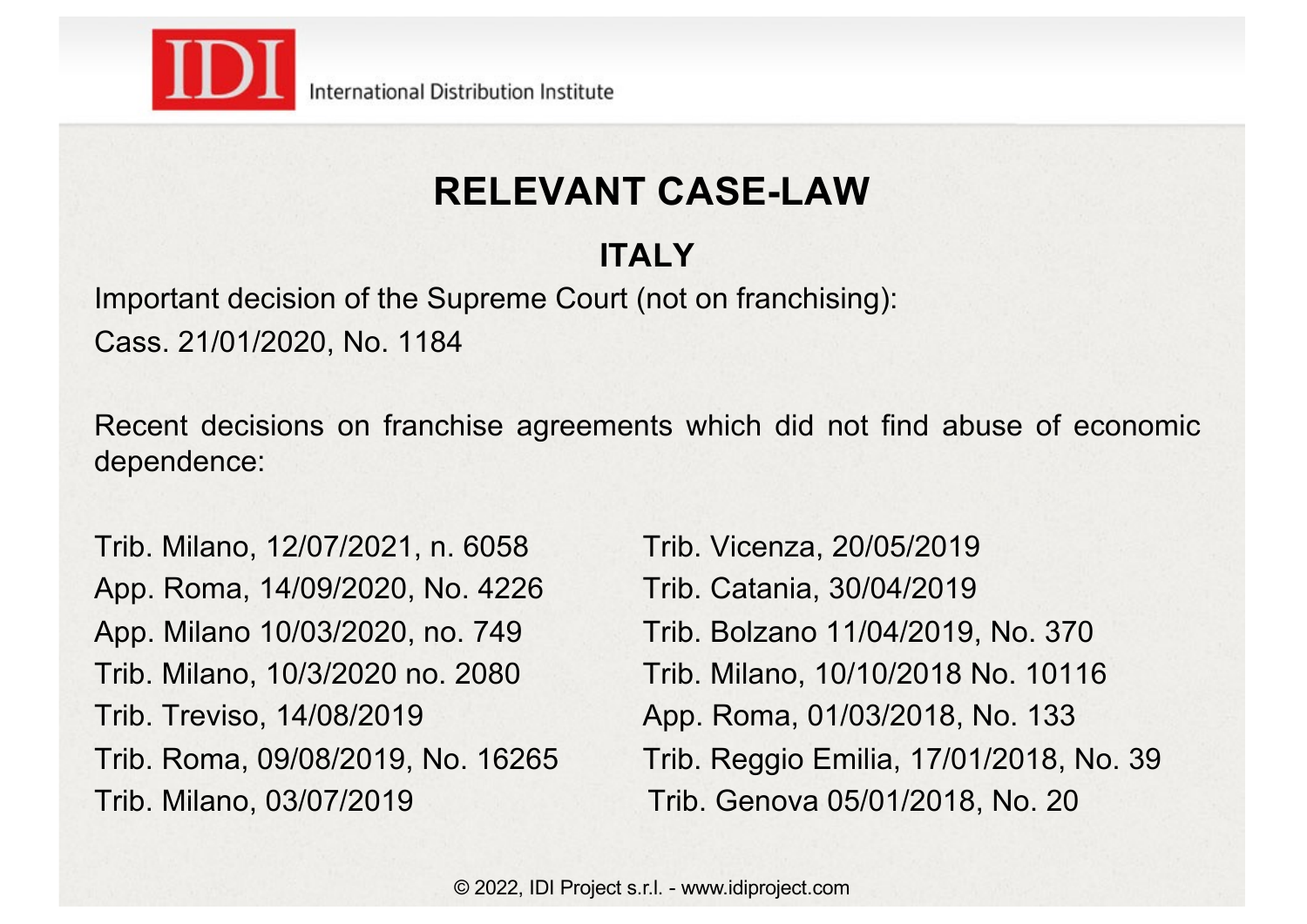

#### **SPAIN**

Important decision of the Supreme Court: (not on franchising):

Decision No. 75/2012 [ECLI: ECLI:ES:TS:2012:1580]

Decision on franchise agreements declaring abuse of economic dependence:

Decision No. 112/2005 issued by the Court of Appeal of Málaga [ECLI:ES:APML:2005:392]

Decisions on franchise agreements not declaring abuse of economic dependence:

Decision No. 365/2005 of the Court of Appeal of Madrid [ECLI: ECLI:ES:APM:2005:16498]

Decision No. 111/2006 of the Court of Appeal of Barcelona [ECLI: ES:APB:2006:5675] Decision No. 216/2015 of the Court of Appeal of Castellón, [ECLI: ES:APCS:2015:705] Decision No. 750/2020, of the Court of Appeal of Valladolid [ECLI:ES:APVA:2020:1536]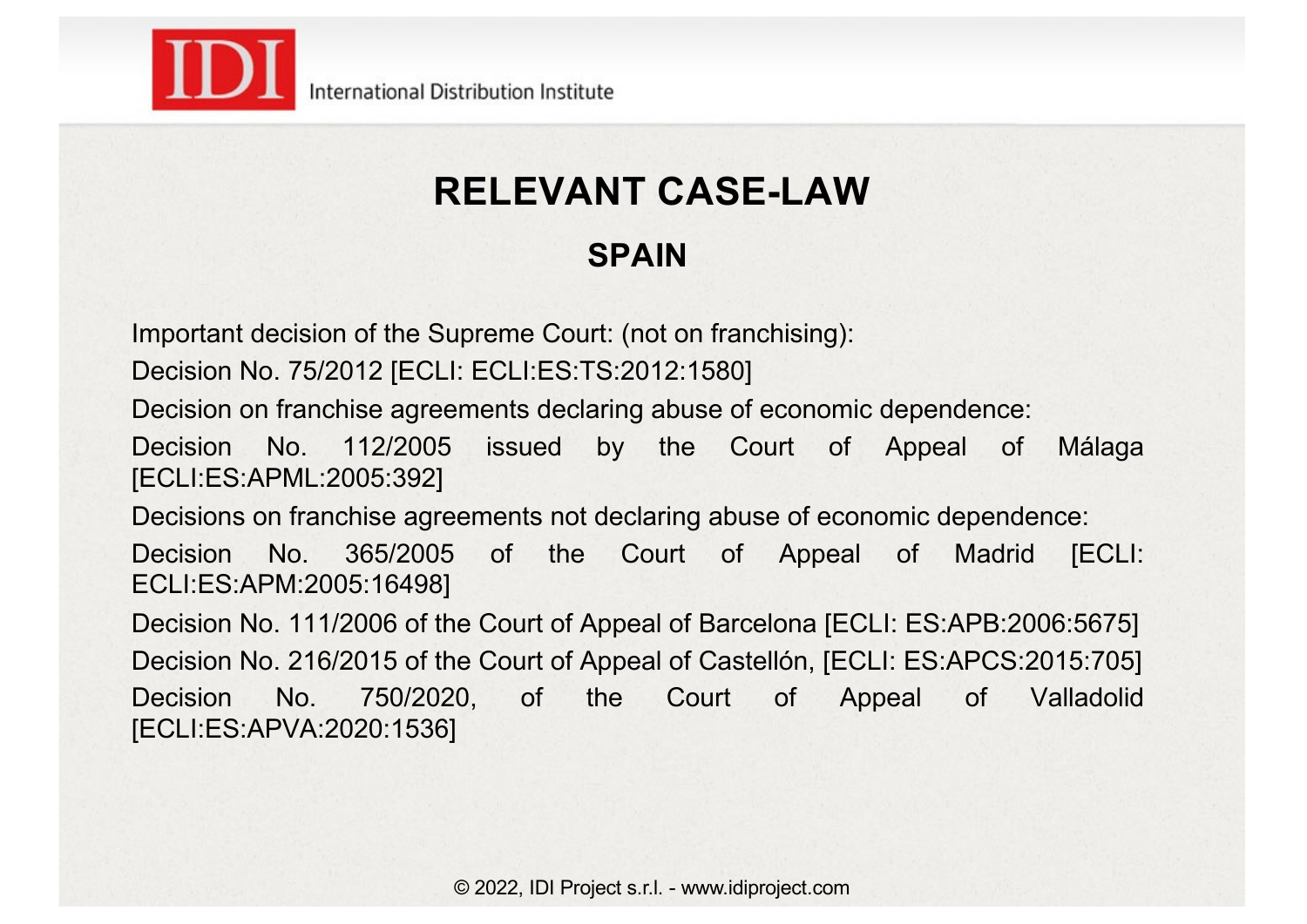

#### **URUGUAY**

Civil Appeal Court, No 2, 54/2009, Ruling of 30 Jul. 2009 Civil Appeal Court, No 1, Ruling 123/2009 Civil Appeal Court, No 5, Ruling 104/2009 Uruguayan Antitrst Agency- Resolution 32/2012 of 2 May 2012 Uruguayan Antitrust Agency- Resolution No. 67/013 of 21 May 2013 Uruguayan Supreme Court, Ruling of 30 June 2015 Uruguayan Antitrust Agency-Resolution N°22/016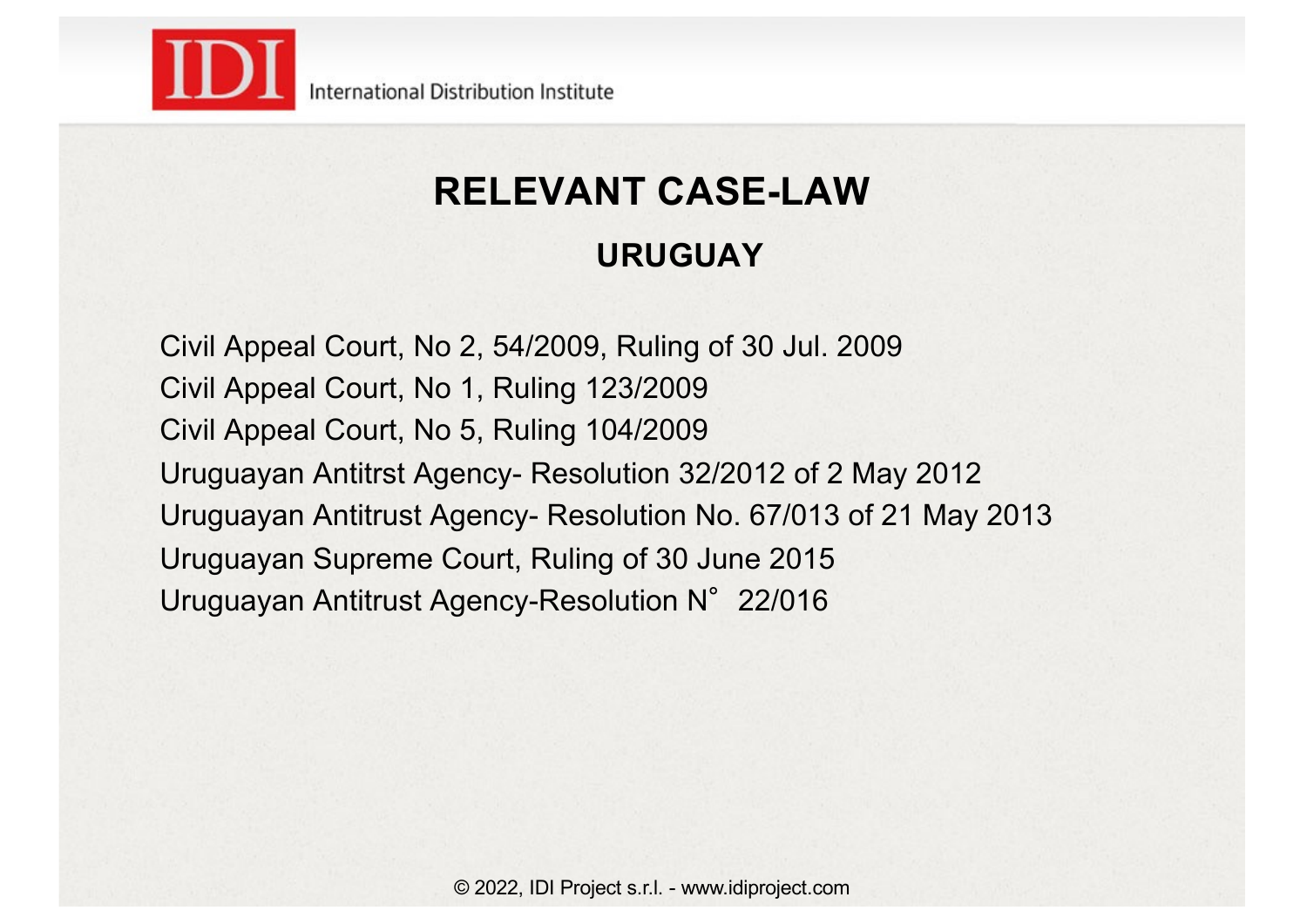

#### **BELGIUM**

- Commercial Court Brussels, 15 October 2020, *Competitio* 2021/1, p.58
- Commercial Court Brussels, 11 February 2021, *Competitio* 2021/2, p.166
- Commercial Court Ghent, 28 October 2020, *Competitio* 2020/4, p.369
- (App.) Antwerp, 20 October 2021, *Competitio* 2021/3, p.285
- Commercial Court Brussels, *Competitio* 2021/2, p.187
- Commercial Court Tongeren, 16 April 2021, *Competitio* 2021/2, p.159
- Commercial Court Leuven, 27 April 2021, *Competitio* 2021/3, p.275
- Commercial Court Antwerp, 20 April 2022, AR A/21/355 (not published yet)